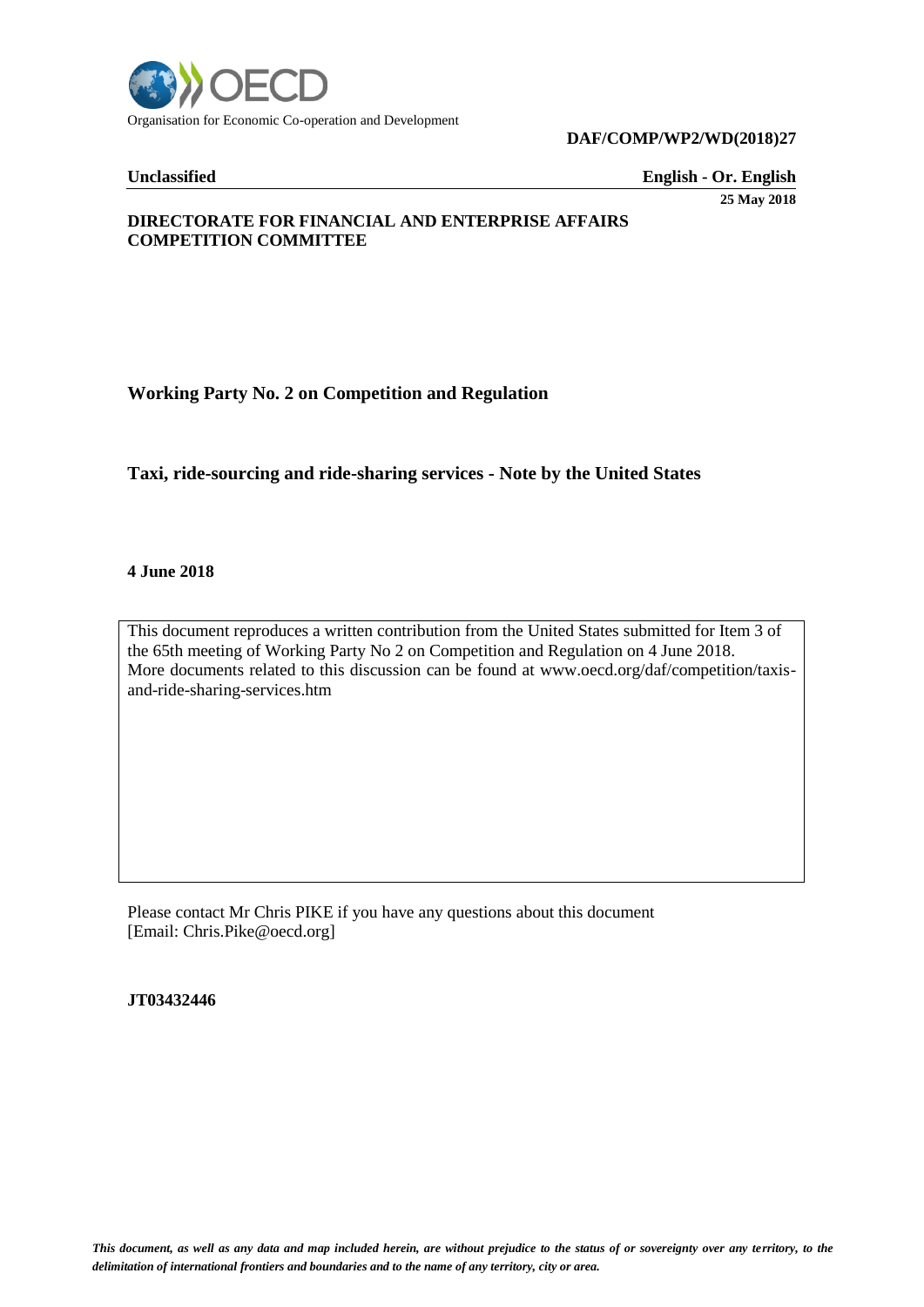# *United States*

# **1. Introduction**

1. In the United States, passenger motor vehicle transportation services are variously regulated at the state or local level. Historically, commercial services included cruising taxis that respond to street hails, taxis that wait for riders at taxi stands, radio-dispatched taxis, prearranged limousine and sedan-type vehicle service, and jitney-type service.

2. Common regulatory features included licensing requirements, formal classifications for various vehicle and service types; entry restrictions such as taxi medallion systems or requirements that new entrants demonstrate a need for service; fare regulation; prescribed methods of calculating fares and fare information; minimum fares and prearrangement requirements for limousines and sedans; safety and liability issues; and handicapped access, universal service, and non-discrimination requirements.<sup>1</sup>

3. More recently, in response to the introduction of smartphones around 2007, both incumbent passenger motor vehicle transportation service providers and other entrepreneurs have introduced software applications, which allow consumers to arrange and pay for passenger motor vehicle transportation services in a variety of ways. $2$  These applications are sometimes called digital dispatch or an electronic hail ("e-hail"). These software applications may make use of technologies such as mobile smartphone applications, Internet web pages, e-mail messages, and text messages. These new types of services have variously been referred to as transportation network companies ("TNCs"), transportation network providers ("TNPs"), private vehicles for-hire, variants of traditional "ridesharing" arrangements, or "peer-to-peer" ("P2P") forms of passenger motor vehicle transportation.

4. Around forty-five states have passed legislation regarding these new types of services.<sup>3</sup> A number of jurisdictions have also updated their regulatory frameworks to allow traditional forms of passenger motor vehicle transportation to arrange fares through digital dispatch, typically subject to existing regulated rates. In addition, some jurisdictions have recently allowed taxicabs to charge dual-mode fares, depending on the method of arrangement, and others are considering similar approaches to help taxicabs better compete with newer forms of transportation.

 $<sup>1</sup>$  Almost all large U.S. cities regulate taxi fares; some jurisdictions, however, allow taxicab firms</sup> latitude to set fares, subject to certain constraints, while requiring them to file their fares with the relevant regulatory authority and post them for consumers.

<sup>&</sup>lt;sup>2</sup> See generally Lauren Goode, Worth It? An App to Get a Cab, Wall Street J., June 17, 2011, <http://blogs.wsj.com/digits/2011/06/17/worth-it-an-app-to-get-a-cab/> and Andy Vuong, Taxi Magic Relaunches as Curb amid competition from Uber, Lyft, Denver Post, Aug. 5, 2014, [https://www.denverpost.com/2014/08/05/taxi-magic-relaunches-as-curb-amid-competition-from](https://www.denverpost.com/2014/08/05/taxi-magic-relaunches-as-curb-amid-competition-from-uber-lyft/)[uber-lyft/.](https://www.denverpost.com/2014/08/05/taxi-magic-relaunches-as-curb-amid-competition-from-uber-lyft/)

<sup>&</sup>lt;sup>3</sup> See generally Mallory Moench, Uber, Lyft can now operate across all of Alabama, Assoc. Press, Mar. 1, 2018, [https://apnews.com/d28f9e9f4f514d7c99cad60a5d5097d1.](https://apnews.com/d28f9e9f4f514d7c99cad60a5d5097d1)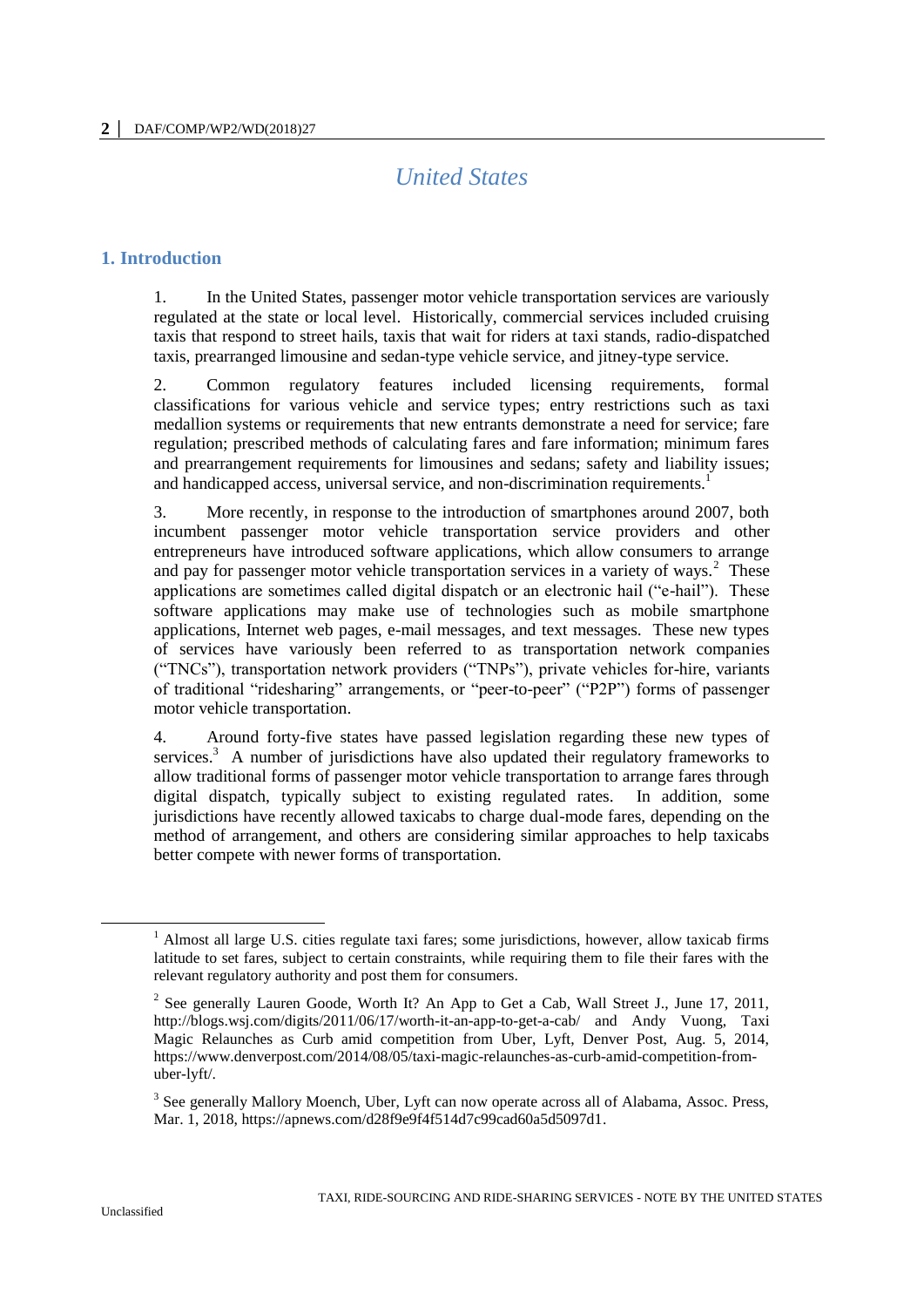5. The United States federal antitrust agencies have historically advocated that markets should generally be left unfettered to permit competition to flourish unless regulation is necessary to achieve some legitimate public interest, and against entry restrictions by states and localities. The agencies have recommended that any regulation of traditional or newer services should focus primarily on ensuring the safety of customers and drivers, deterring deceptive practices relating to fares, safety and liability, and other terms of use, and addressing other consumer protection issues.

### **2. Agency Activities in Passenger Motor Vehicle Transportation**

#### **2.1. Federal Trade Commission Historical Activities**

 $\overline{a}$ 

6. Historically, the involvement of the Federal Trade Commission ("FTC") in this sector focused primarily on efforts to assist deregulation in the industry, through reports and advocacy efforts, including 18 advocacy filings with various local authorities from 1984 through 1989.<sup>4</sup> In addition, the FTC brought enforcement actions against two U.S. cities in 1984.<sup>5</sup> The FTC's major contribution is a staff report on taxicab regulation.<sup>6</sup> I, The main conclusions of the report were that restrictions on entry (numerical limits, limits based on cab/population ratios, or public convenience and necessity requirements) did not appear to be supported by plausible theoretical arguments.<sup>7</sup> That report was submitted to the Competition Law and Policy Committee in 1990 in connection with a roundtable discussion of this topic. The United States also provided a submission in 2007 to the OECD Working Party on Competition and Regulation, describing experiments with

<sup>4</sup> These advocacy filings are available at FTC, Advocacy Filings (transportation topic filter), [https://www.ftc.gov/policy/advocacy/advocacy-filings.](https://www.ftc.gov/policy/advocacy/advocacy-filings)

<sup>&</sup>lt;sup>5</sup> The FTC sued the cities of New Orleans and Minneapolis in 1984, charging both cities with unfair competition by combining with taxicab operators to impose regulations that limited the number of taxicab licenses, increased fares, and eliminated competition in violation of the federal antitrust laws. The complaint against Minneapolis was withdrawn after the city revised its ordinance to permit more competition. The complaint against New Orleans also was withdrawn after the state authorized the conduct in question by a new law. See generally FTC, 1985 Annual Report 5 (1985), [http://www.ftc.gov/os/annualreports/ar1985.pdf.](http://www.ftc.gov/os/annualreports/ar1985.pdf) 

<sup>6</sup> Mark W. Frankena & Paul A. Pautler, An Economic Analysis of Taxicab Regulation (1984) (FTC Bureau of Economics Staff Report), [https://www.ftc.gov/reports/economic-analysis-taxicab](https://www.ftc.gov/reports/economic-analysis-taxicab-regulation)[regulation.](https://www.ftc.gov/reports/economic-analysis-taxicab-regulation) The report described the various market segments that exist, including cruising cabs, cabs that wait for riders at taxi stands, radio-dispatched cabs, and cabs providing services under contract. The report also reviewed the history of taxicab regulation in the United States and described various types of regulation that existed in the taxi industry. The report also discussed many theories of market failure that might justify regulation of taxicabs serving cruising, cabstand, radio-dispatched, and contract segments of the market. In addition to an analytical examination of the market segments, the report reviewed the evidence of deregulation during the late 1970s and early 1980s in thirteen U.S. cities, focusing on Seattle, San Diego, Phoenix, Tucson, Berkeley, and Oakland.

 $<sup>7</sup>$  Even in those situations where problems had arisen following a change to open entry, other</sup> regulatory responses (e.g., maximum price levels, physical reconfiguration of taxicab queues) would likely be more efficient responses to such problems. Id. at 8-9.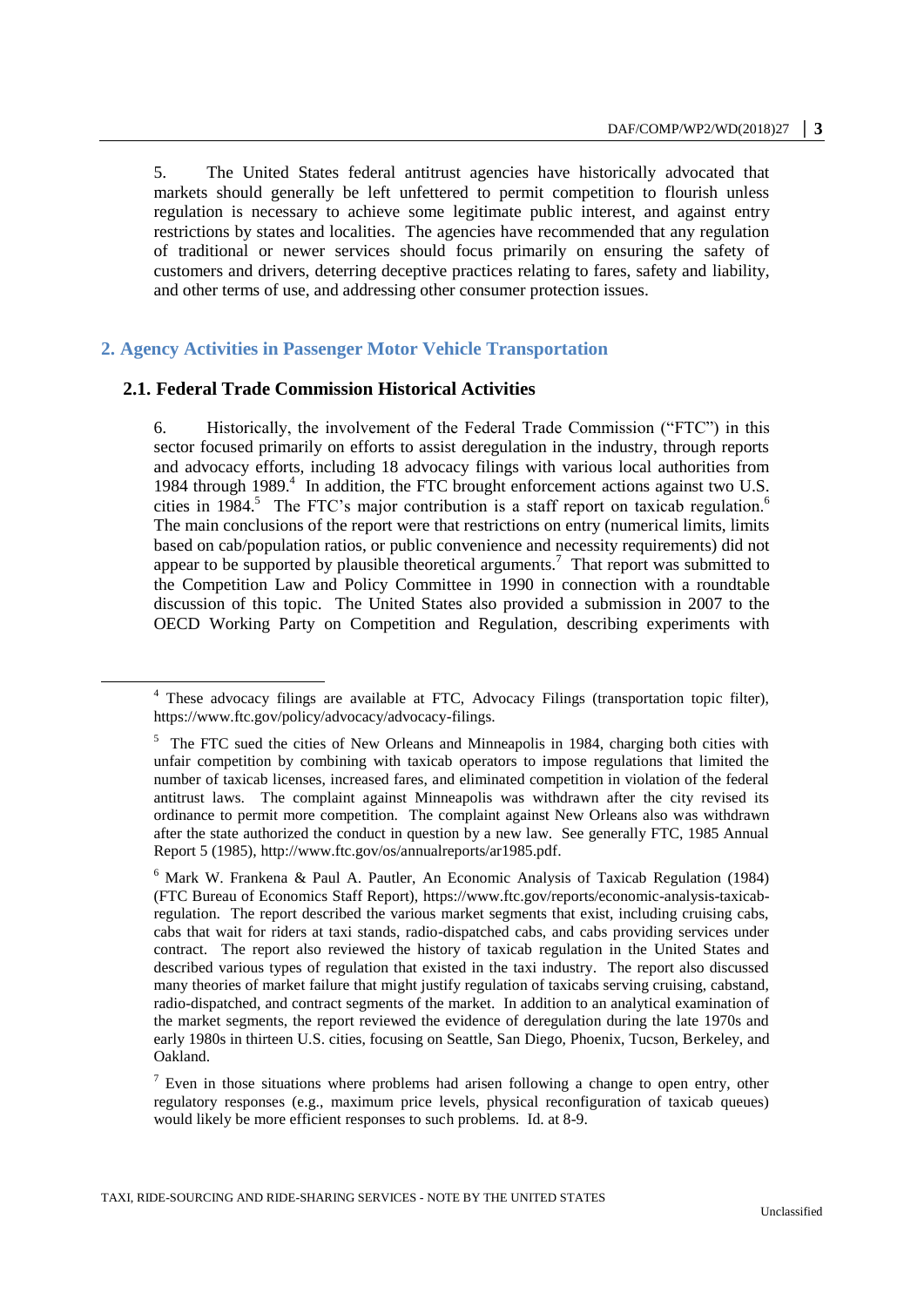deregulation in the United States and lessons from those experiences.<sup>8</sup> As of 2007, the general description of the taxicab industry and taxicab regulation in the United States remained much as it was at the time of the 1984 staff report.

# **2.2. Federal Trade Commission Recent Advocacy Comments and Guiding Principles for Regulation**

7. Since 2013, FTC staff have provided four advocacy comments in regard to various regulatory proposals concerning the development of new types of passenger motor vehicle transportation services.<sup>9</sup> These comments have addressed the competition, consumer protection, and economic aspects of these proposals. The advocacy comments have noted that these technologies and new methods appear to be responsive to consumer demand, and also may promote a more efficient allocation of resources (e.g., vehicles and drivers) to consumers, help to meet unmet demand for passenger motor vehicle transportation services, and improve service in traditionally underserved areas. They also may reduce consumers' transaction costs in arranging and paying for such services. At the very least, these technologies and methods provide consumers new alternatives to street hailing or telephoning for arranging service.

8. FTC staff have further observed that applications that facilitate using personal automobiles to provide transportation services to the public may provide consumers with expanded transportation options, at potentially lower prices, thereby better satisfying consumer demand, and potentially increasing competition and promoting a more economically efficient use of personal vehicles.

9. The staff comments have recommended that unless regulation is necessary to achieve some legitimate public interest, markets should be left unfettered to permit competition to flourish. Any regulation of traditional or newer services should focus primarily on ensuring the safety of customers and drivers, deterring deceptive practices relating to fares, safety and liability, and other terms of use, and addressing other

<sup>8</sup> United States, Roundtable on "Taxi Services Regulation and Competition," Submission to OECD Working Party No. 2 on Competition and Regulation (DAF/COMP/WP2/WD(2007)58), [https://www.ftc.gov/sites/default/files/attachments/us-submissions-oecd-and-other-international](https://www.ftc.gov/sites/default/files/attachments/us-submissions-oecd-and-other-international-competition-fora/ustaxis.pdf)[competition-fora/ustaxis.pdf.](https://www.ftc.gov/sites/default/files/attachments/us-submissions-oecd-and-other-international-competition-fora/ustaxis.pdf)

<sup>&</sup>lt;sup>9</sup> FTC Staff Comment Before the Colorado Public Utilities Commission Concerning Proposed Rulemaking on Passenger Vehicle Transportation Services (Mar. 6, 2013), [https://www.ftc.gov/policy/advocacy/advocacy-filings/2013/03/ftc-staff-comment-colorado](https://www.ftc.gov/policy/advocacy/advocacy-filings/2013/03/ftc-staff-comment-colorado-public-utilities-commission)[public-utilities-commission](https://www.ftc.gov/policy/advocacy/advocacy-filings/2013/03/ftc-staff-comment-colorado-public-utilities-commission) ("Colorado Comment"); FTC Staff Comment to Anchorage Assembly Member Debbie Ossiander Concerning AO No. 2013-36, Proposing Changes to the Regulatory Framework for the Licensing and Permitting of Taxicabs, Limousines, and Other Vehicles for Hire (Apr. 19, 2013), [https://www.ftc.gov/policy/advocacy/advocacy-filings/2013/04/ftc-staff](https://www.ftc.gov/policy/advocacy/advocacy-filings/2013/04/ftc-staff-comment-anchorage-assembly-member-debbie)[comment-anchorage-assembly-member-debbie](https://www.ftc.gov/policy/advocacy/advocacy-filings/2013/04/ftc-staff-comment-anchorage-assembly-member-debbie) ("Anchorage Comment"); FTC Staff Comment Before the District of Columbia Taxicab Commission Concerning Proposed Rulemakings on Passenger Motor Vehicle Transportation Services (June 7, 2013), [https://www.ftc.gov/policy/advocacy/advocacy-filings/2013/06/ftc-staff-comments-district](https://www.ftc.gov/policy/advocacy/advocacy-filings/2013/06/ftc-staff-comments-district-columbia-taxicab-commission)[columbia-taxicab-commission](https://www.ftc.gov/policy/advocacy/advocacy-filings/2013/06/ftc-staff-comments-district-columbia-taxicab-commission) ("D.C. Comment"); FTC Staff Comment to the Hon. Brendan Reilly Concerning Chicago Proposed Ordinance O2014-1367 Regarding Transportation Network Providers (Apr. 15, 2014), [https://www.ftc.gov/policy/advocacy/advocacy-filings/2014/04/ftc](https://www.ftc.gov/policy/advocacy/advocacy-filings/2014/04/ftc-staff-comment-honorable-brendan-reilly-concerning)[staff-comment-honorable-brendan-reilly-concerning](https://www.ftc.gov/policy/advocacy/advocacy-filings/2014/04/ftc-staff-comment-honorable-brendan-reilly-concerning) ("Chicago Comment"). These jurisdictions have continued to update their regulatory frameworks since the time of these comments.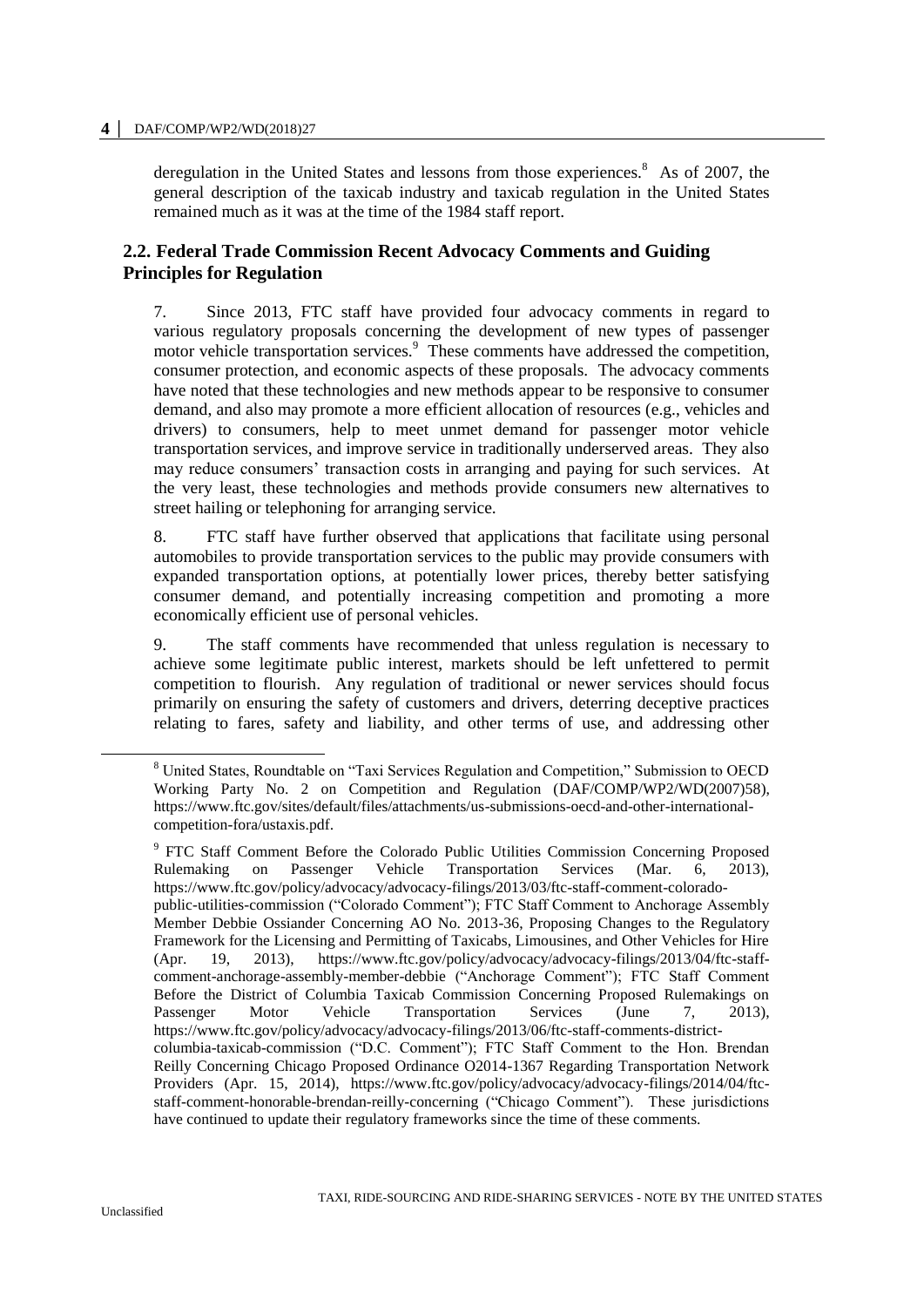consumer protection issues, especially data security and the prevention of identity theft. These might include: provisions that relate to ensuring qualified drivers, safe and clean vehicles, sufficient liability insurance, transparency of fare information, and compliance with other applicable laws.<sup>10</sup>

10. The comments emphasize that regulatory frameworks, when needed, should be flexible enough to allow new and innovative forms of competition to enter the marketplace. Consumers benefit from the introduction of innovative products, services, and new business models for delivering services, as well as the competition among new and traditional suppliers. Therefore, laws and regulations should be reviewed periodically to facilitate and encourage the emergence of new forms of competition. Where appropriate, innovation may be promoted through deregulation or through the development of more flexible and adaptive regulations. The comments stress that regulations should not in purpose or effect favor one group of competitors over another or impose unnecessary burdens that impede participants' ability to compete without benefitting the public.<sup>11</sup>

11. FTC staff have recognized that such technologies and methods may raise novel issues for policymakers. While these concerns may provide grounds for some regulations to protect consumers, staff have encouraged policymakers to carefully consider the potential competitive effects of such regulations as well as the justifications for them. To the extent that evidence of such harm is received, staff have recommended that any restriction designed to address that harm should be narrowly crafted to minimize its anticompetitive effect.

12. For example, the advocacy comments recognize that demand-based pricing (sometimes called "surge pricing") can be an efficient way to allocate resources (e.g., vehicles and drivers) to consumers, particularly during times of peak demand (e.g., during particular times of day, periods of traffic congestion, around the time of special events).<sup>12</sup> Demand pricing is a mechanism by which resources are allocated to more highly valued consumer uses. Demand pricing directly responds to the level of consumer demand: when demand increases, prices increase, which provides incentives for increased supply to serve increased demand. Demand pricing also may result in lower fares during offpeak times, which may potentially result in an overall increase in the quantity of service utilized by consumers. Demand-based pricing, therefore, can be more responsive to consumer preferences than fixed pricing models.

 $10$  The FTC has subsequently brought two consumer protection enforcement actions under Section 5(a) of the FTC Act, 15 U.S.C. § 45(a), regarding claims made by Uber. See Press Release, FTC, Uber Agrees to Pay \$20 Million to Settle FTC Charges That It Recruited Prospective Drivers with Exaggerated Earnings Claims (Jan. 19, 2017), [https://www.ftc.gov/news-events/press](https://www.ftc.gov/news-events/press-releases/2017/01/uber-agrees-pay-20-million-settle-ftc-charges-it-recruited)[releases/2017/01/uber-agrees-pay-20-million-settle-ftc-charges-it-recruited;](https://www.ftc.gov/news-events/press-releases/2017/01/uber-agrees-pay-20-million-settle-ftc-charges-it-recruited) Press Release, FTC, Uber Settles FTC Allegations that It Made Deceptive Privacy and Data Security Claims (Aug. 15, 2017), [https://www.ftc.gov/news-events/press-releases/2017/08/uber-settles-ftc-allegations-it](https://www.ftc.gov/news-events/press-releases/2017/08/uber-settles-ftc-allegations-it-made-deceptive-privacy-data)[made-deceptive-privacy-data;](https://www.ftc.gov/news-events/press-releases/2017/08/uber-settles-ftc-allegations-it-made-deceptive-privacy-data) Press Release, FTC, Uber Agrees to Expanded Settlement with FTC Related to Privacy, Security Claims (Apr. 12, 2018), [https://www.ftc.gov/news-events/press](https://www.ftc.gov/news-events/press-releases/2018/04/uber-agrees-expanded-settlement-ftc-related-privacy-security)[releases/2018/04/uber-agrees-expanded-settlement-ftc-related-privacy-security.](https://www.ftc.gov/news-events/press-releases/2018/04/uber-agrees-expanded-settlement-ftc-related-privacy-security)

<sup>&</sup>lt;sup>11</sup> Chicago Comment, supra note 9, at 4.

 $12$  Id. at 6.

 $13$  For example, the FTC staff discussed electricity dynamic pricing and competition issues in its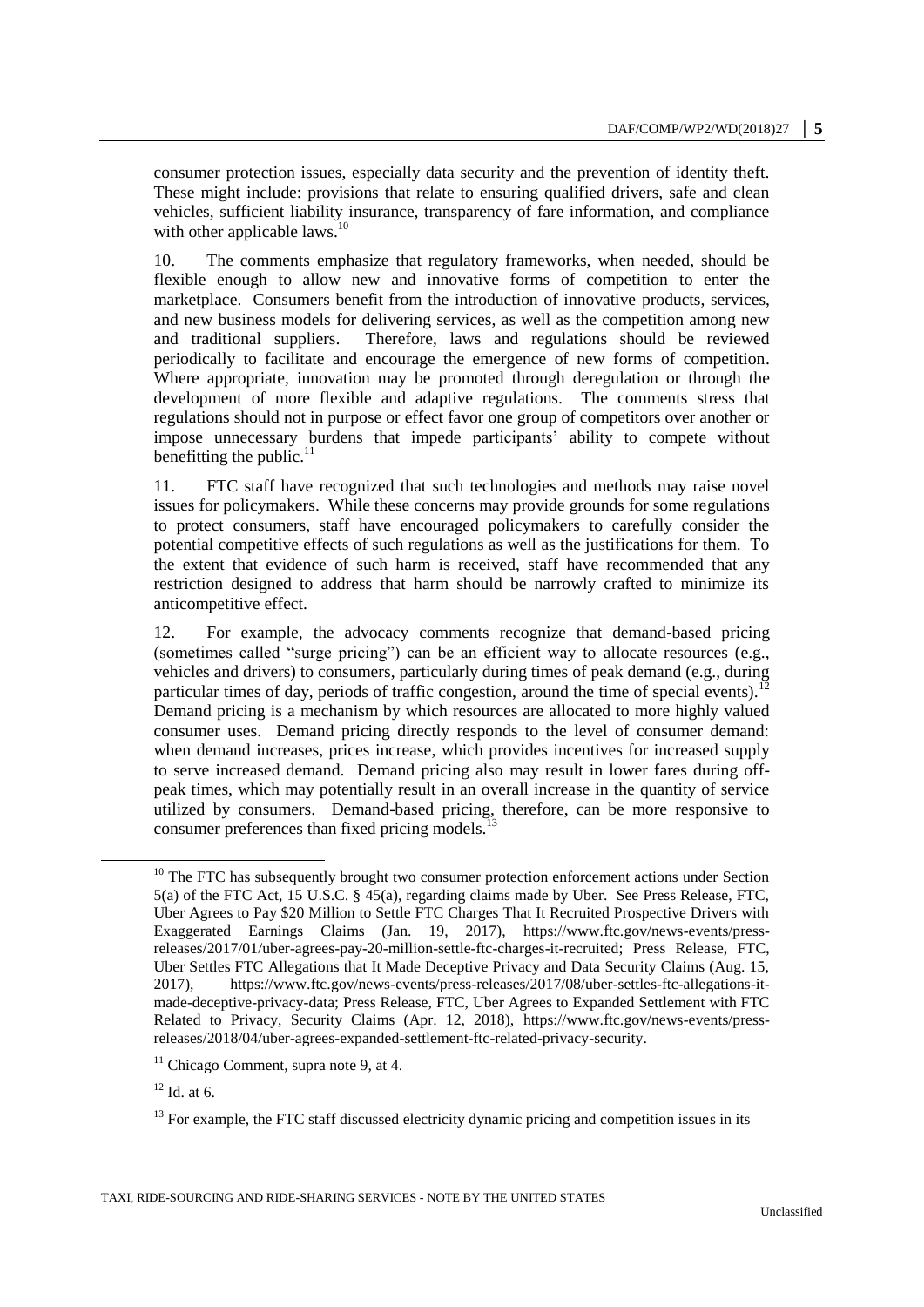13. At the same time, FTC staff have recommended that pricing practices should be truthful and non-deceptive, in order for the passenger motor vehicle marketplace to function efficiently. $^{14}$  Staff comments have recognized that in certain limited circumstances, such as at airport or railroad taxi lines, where it might be difficult for travelers to determine the cost of service in advance of actually needing to obtain it, regulation of maximum prices may be an efficient means to protect them from paying higher prices due to a lack of local knowledge. Requiring the posting of rates on vehicles may also be an efficient means to protect consumers in such situations, and in other circumstances, such as street hails, where it might also be difficult for consumers to determine service costs in advance. But these particular situations do not provide a rationale for the general regulation of prices where there is open entry, nor do they provide a basis for regulation of minimum prices.<sup>15</sup>

14. To the extent there may be evidence that consumers do not understand or are confused by alternative payment calculation methods associated with newer technologies, staff have recommended considering alternatives to fixing and limiting permissible payment calculation methods. For example, the staff comments have recommended that policymakers consider requiring better disclosures, expressly allowing or requiring applications to provide an electronic receipt to customers for verification purposes, or requiring applications to maintain a trip log or manifest for verification purposes.<sup>16</sup> Requiring certain advance disclosures or the provision of certain information in a receipt may be efficient ways to promote pricing transparency and protect consumers from misleading "drip pricing" practices, and to help avoid or resolve other instances of significant consumer confusion.<sup>17</sup> Otherwise, staff have recommended that policymakers should allow for flexibility and experimentation to facilitate innovative forms of pricing that may benefit consumers.

-

Comment Before the District of Columbia Public Service Commission in the Matter of the Investigation into the Potomac Electric Power Company's Residential Air Conditioner Direct Load Control Program and the Potomac Electric Power Company's District of Columbia Dynamic Pricing Program Proposal, Formal Cases 1086 and 1109 (Feb. 6, 2014), [https://www.ftc.gov/sites/default/files/documents/advocacy\\_documents/ftc-staff-reply-comment](https://www.ftc.gov/sites/default/files/documents/advocacy_documents/ftc-staff-reply-comment-district-columbia-public-service-commission-concerning-proposed-program.1086-1109/140117dcdynamicpricing.pdf)[district-columbia-public-service-commission-concerning-proposed-program.1086-](https://www.ftc.gov/sites/default/files/documents/advocacy_documents/ftc-staff-reply-comment-district-columbia-public-service-commission-concerning-proposed-program.1086-1109/140117dcdynamicpricing.pdf)

[<sup>1109/140117</sup>dcdynamicpricing.pdf;](https://www.ftc.gov/sites/default/files/documents/advocacy_documents/ftc-staff-reply-comment-district-columbia-public-service-commission-concerning-proposed-program.1086-1109/140117dcdynamicpricing.pdf) Comment Before the Public Service Commission of the State of Delaware in the Matter of the Adoption of Rules and Regulations To Implement the Provisions of 26 DEL. C. CH. 10 Relating to the Creation of a Competitive Market for Electric Supply Service, PSC Regulation Docket No. 49 (Nov. 13, 2013), [http://www.ftc.gov/sites/default/files/documents/advocacy\\_documents/ftc-staff-comment-public](http://www.ftc.gov/sites/default/files/documents/advocacy_documents/ftc-staff-comment-public-service-commission-state-delaware-concerning-its-proposal-revised-its-rules/131114delawareretailelectric.pdf)[service-commission-state-delaware-concerning-its-proposal-revised-its-](http://www.ftc.gov/sites/default/files/documents/advocacy_documents/ftc-staff-comment-public-service-commission-state-delaware-concerning-its-proposal-revised-its-rules/131114delawareretailelectric.pdf)

[rules/131114delawareretailelectric.pdf;](http://www.ftc.gov/sites/default/files/documents/advocacy_documents/ftc-staff-comment-public-service-commission-state-delaware-concerning-its-proposal-revised-its-rules/131114delawareretailelectric.pdf) and Comment Before the Public Utility Commission of Texas in the Rulemaking Regarding Demand Response in the Electric Reliability Council of Texas (ERCOT) Market, Project No. 41061 (Mar. 11, 2013), [http://www.ftc.gov/sites/default/files/documents/advocacy\\_documents/ftc-staff-comment-public](http://www.ftc.gov/sites/default/files/documents/advocacy_documents/ftc-staff-comment-public-utility-commission-texas-concerning-rulemaking-regarding-demand-response/1303texaspuccomment.pdf)[utility-commission-texas-concerning-rulemaking-regarding-demand](http://www.ftc.gov/sites/default/files/documents/advocacy_documents/ftc-staff-comment-public-utility-commission-texas-concerning-rulemaking-regarding-demand-response/1303texaspuccomment.pdf)[response/1303texaspuccomment.pdf.](http://www.ftc.gov/sites/default/files/documents/advocacy_documents/ftc-staff-comment-public-utility-commission-texas-concerning-rulemaking-regarding-demand-response/1303texaspuccomment.pdf)

 $14$  D.C. Comment, supra note 9, at 7-8.

<sup>&</sup>lt;sup>15</sup> Anchorage Comment, supra note 9, at 5.

<sup>&</sup>lt;sup>16</sup> Colorado Comment, supra note 9, at 5.

 $17$  D.C. Comment, supra note 9, at 7-8.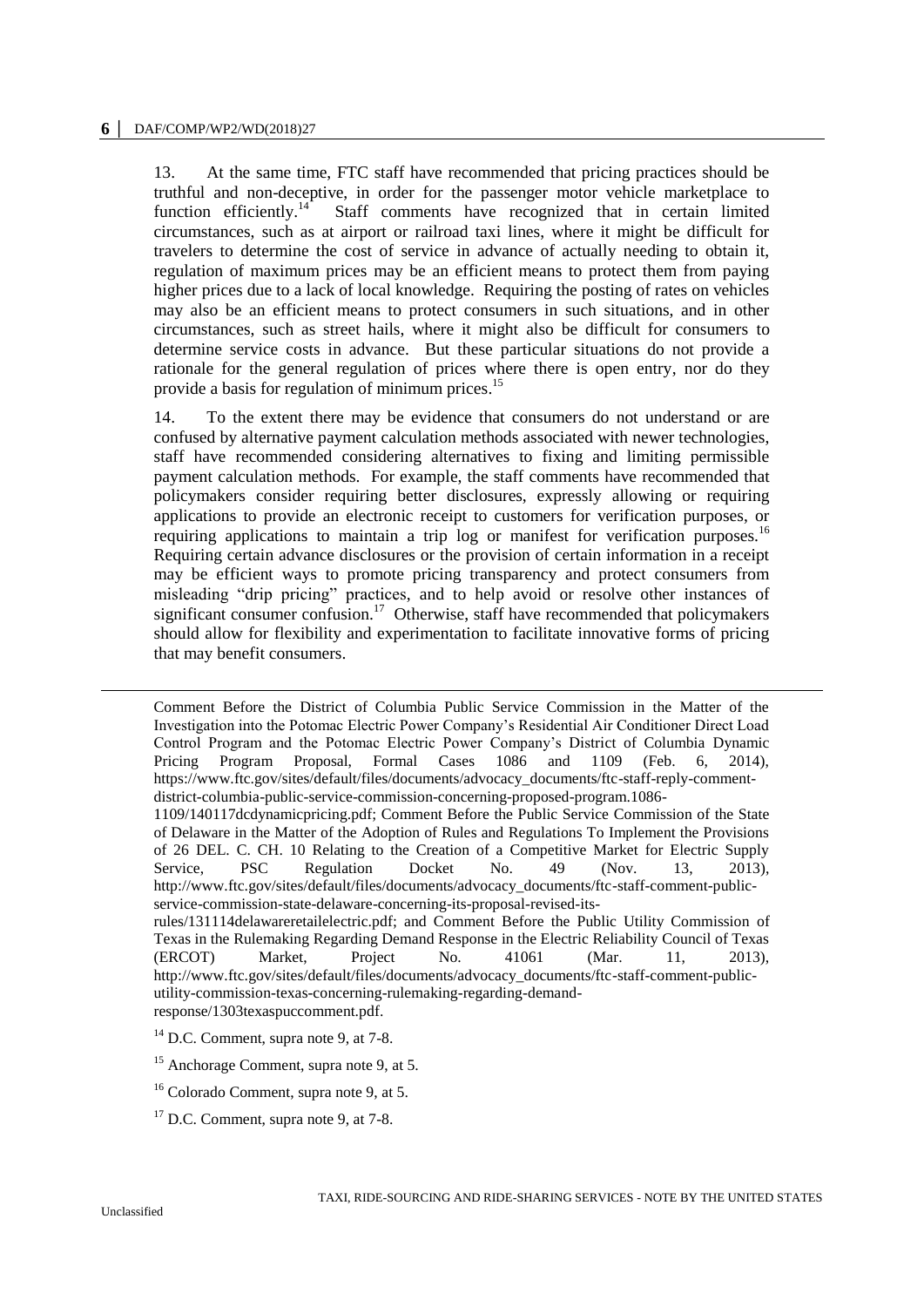# **2.3. Federal Trade Commission Recent Advocacy Comment Outcomes**

#### *2.3.1. Colorado*

15. FTC staff submitted comments to the Colorado Public Utilities Commission ("CPUC") in March 2013, expressing concern about proposed rule changes to: equate the advertisement or offering of transportation with being a motor carrier; require sedans to operate using a specific fixed price; and prohibit sedans from stationing within 200 feet of certain areas where customers are likely to want to be picked up.<sup>18</sup> Staff expressed concern that these proposed changes could inhibit the use of mobile smartphone software applications that allow consumers to arrange and pay for transportation services in new ways. Staff recommended that a regulatory framework be flexible and adaptable in response to new and innovative methods of competition, such as smartphone applications, while still maintaining appropriate consumer protections.

16. A CPUC administrative law judge held hearings on the proposed rules in March 2013 and on revised proposed rules in April 2013, and issued a recommended decision in August 2013. The recommended decision did not adopt any of the three proposed rule changes on which staff commented. The decision proposed a new definition of a transportation broker that appeared to distinguish applications from actual transportation service providers, but would have required sedan service to be arranged for a specific period of time, which might potentially impede the arrangement of service through applications. Thus, the matter was initially successful.

17. On October 10, 2013, the CPUC tentatively adopted their own revised rules, which declined to adopt any of the three proposed changes on which FTC staff commented and which adopted a definition for transportation brokers that appeared to distinguish applications from providers of transportation services. On November 26, 2013, the CPUC issued a formal decision for which associated rules became effective in February 2014. These rules distinguish transportation brokers from motor carriers, and do not require a fixed price for sedans, but maintain a minimum stationing requirement of 100 feet away from certain areas, similar to a pre-existing rule. Thus, the advocacy was successful.

# *2.3.2. Anchorage, Alaska*

18. Staff provided comments in April 2013 regarding certain proposed changes to Anchorage, Alaska's regulatory framework for passenger vehicle transportation services.<sup>19</sup> A proposed ordinance would allow additional entrants into taxicab services through 2022, after which there would be no limits on how many taxicabs could operate in Anchorage. FTC staff strongly supported eliminating restrictions on the number of vehicles that may provide taxicab service by 2022, or sooner. The comments also recommended that, in markets with open entry, rates regarding passenger motor vehicle transportation services should generally be set by competitive forces and disclosed in a truthful and non-deceptive manner. In addition, staff suggested that the Assembly may want to consider additional steps to modernize its regulatory framework to respond to the

<sup>18</sup> Colorado Comment, supra note 9.

<sup>19</sup> Anchorage Comment, supra note 9.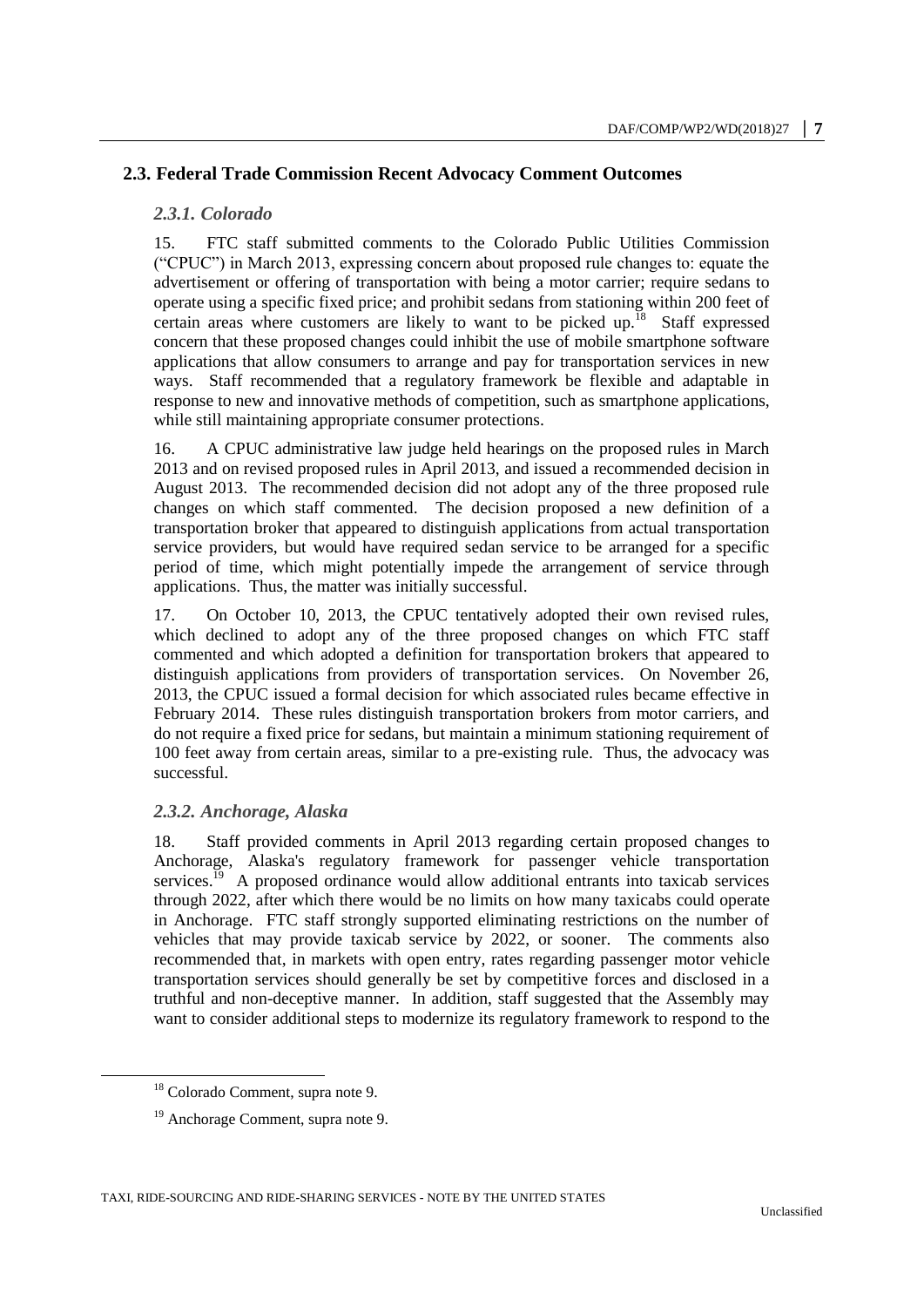development of smartphone software applications that provide consumers with new means of arranging for passenger vehicle transportation services and other new services.

19. The Anchorage Assembly increased the existing number of 173 taxicab permits by fifteen, consistent with staff's recommendation to allow for additional entry. However, the Assembly did not adopt the other recommendations in staff's comments. Thus, the advocacy was partially successful.

# *2.3.3. Washington, D.C.*

20. FTC staff submitted comments in June 2013 to the District of Columbia Taxicab Commission ("DCTC") on proposed rules regarding passenger motor vehicle transportation services, including rules that would apply to new smartphone software applications for arranging and paying for such services.<sup>20</sup> The comments expressed concern that certain proposed rules may unnecessarily impede competition. The comments also noted that requiring certain advance disclosures or provision of certain information in a receipt may be efficient ways to promote pricing transparency, protect consumers from misleading pricing practices, and help avoid or resolve significant consumer confusion. In addition, the comments emphasized that applications should implement security practices that are reasonable and appropriate in light of the types of information they collect, the risks and vulnerabilities they face, and associated implementation costs.

21. Press reports indicated that DCTC considered the staff comment. On August 30, 2013, DCTC adopted final rules regarding vehicle requirements for sedan-class vehicles hired through applications, which were somewhat less restrictive than the proposed rules. DCTC adopted largely without change the other rule provisions on which staff commented, except revised proposed rules for digital dispatch services. Thus, the advocacy was initially successful. On May 2, 2014, DCTC issued final rules relating to digital dispatch services, that were somewhat more procompetitive than the proposed rules. Thus, the advocacy was partially successful.

# *2.3.4. Chicago, Illinois*

22. FTC staff provided a comment in April 2014 on a proposed Chicago ordinance that would provide for the licensing and operation of transportation network providers, particularly software applications that enable consumers to arrange for transportation services via personal vehicles. $21$  The comment stated that, if regulation of TNP services is warranted, regulation should focus primarily on ensuring the safety of customers and drivers and other consumer protection issues. The comment noted that some provisions may unnecessarily impede competition, and recommended that the City Council carefully consider the justification for and effects of such provisions. In particular, the comment noted provisions regarding a required annual fee for a non-transferable TNP license of \$25,000, greater insurance requirements than for other types of vehicles, prohibitions on airport and convention center pick-ups and drop-offs, records and data collection requirements, TNP business relationships relating to vehicles, and vehicle advertising.

 $20$  D.C. Comment, supra note 9.

 $21$  Chicago Comment, supra note 9.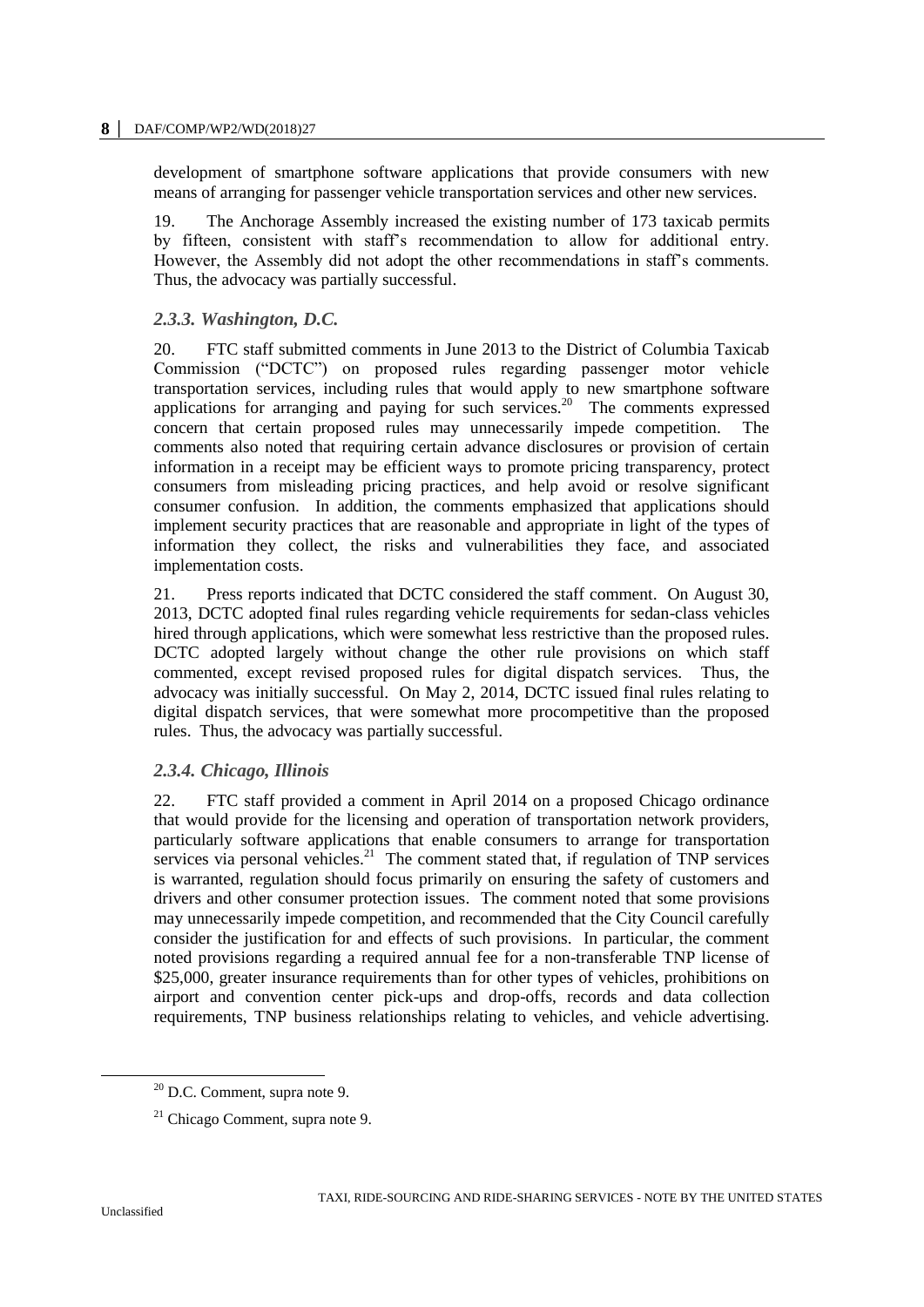The comment also recommended that the city should more clearly allow for flexibility and experimentation in pricing.

23. In June 2014, Chicago enacted a revised version of the proposed ordinance that created two classes of TNP licenses, with regulatory requirements similar to regulated taxis for drivers operating more than twenty hours per week and a \$25,000 annual fee for a TNP license, and less stringent regulation for drivers operating twenty hours per week or less and an annual fee of \$10,000 for a TNP license. The revised ordinance also allowed for possible airport and convention center pick-ups and drop-offs after further study by the city, and more clearly allowed for demand-based pricing while also reserving the discretion of the city to regulate such fares. Thus, the advocacy was partially successful.

# **2.4. Federal Trade Commission "Sharing Economy" Workshop and Report**

24. The Federal Trade Commission held a workshop in 2015 to explore issues relating to emerging Internet peer-to-peer platforms—often called the "sharing" economy—and the economic activity these platforms facilitate.<sup>22</sup> The workshop examined competition, consumer protection, and economic issues arising in the sharing economy to promote more informed analysis of its competitive dynamics as well as benefits and risks to consumers. The workshop considered if, and the extent to which, existing regulatory frameworks can be responsive to sharing economy business models while maintaining appropriate consumer protections. It also examined how various regulatory choices may affect competition and consumers.

25. The FTC issued a related report in 2016, summarizing the workshop, providing an in-depth assessment of evolving business models that rely on Internet and app-based "sharing economy" platforms used by millions of Americans, and highlighting a number of competitive benefits and potential consumer protection challenges posed by disruptive business models in markets such as passenger motor vehicle transportation.<sup>23</sup>

26. The report discusses the issues facing regulators in adapting traditional regulatory systems to innovative suppliers entering the market. It reviews some of the principles articulated in the advocacy letters discussed above, as well as views of regulators and industry participants.<sup>24</sup> For example, the report discusses the issue of regulatory fairness in the for-hire transportation sector, and concerns that newer forms of app-based transportation may face lesser requirements than do traditional taxi operators in some aspects, such as background checks and insurance.<sup>25</sup> The report stresses that regulation should address particular public policy concerns, but avoid actions that are likely to hinder competition and are either not necessary or broader than necessary to achieve

 $24$  Id. ch. 3.

 $\overline{a}$ 

 $25$  Id. at 71-75 and 77-79.

<sup>&</sup>lt;sup>22</sup> FTC, The "Sharing Economy," Issues Facing Platforms, Participants, and Regulators, [https://www.ftc.gov/news-events/events-calendar/2015/06/sharing-economy-issues-facing](https://www.ftc.gov/news-events/events-calendar/2015/06/sharing-economy-issues-facing-platforms-participants-regulators)[platforms-participants-regulators.](https://www.ftc.gov/news-events/events-calendar/2015/06/sharing-economy-issues-facing-platforms-participants-regulators)

<sup>&</sup>lt;sup>23</sup> FTC, The "Sharing" Economy: Issues Facing Platforms, Participants & Regulators 3, 8-9, 11-13, 21, 24-26, 32-36, 48-49, 52-54, 60-61, 66-68, 71-75, 78-83, 88-89 (2016), [https://www.ftc.gov/reports/sharing-economy-issues-facing-platforms-participants-regulators](https://www.ftc.gov/reports/sharing-economy-issues-facing-platforms-participants-regulators-federal-trade-commission)[federal-trade-commission.](https://www.ftc.gov/reports/sharing-economy-issues-facing-platforms-participants-regulators-federal-trade-commission)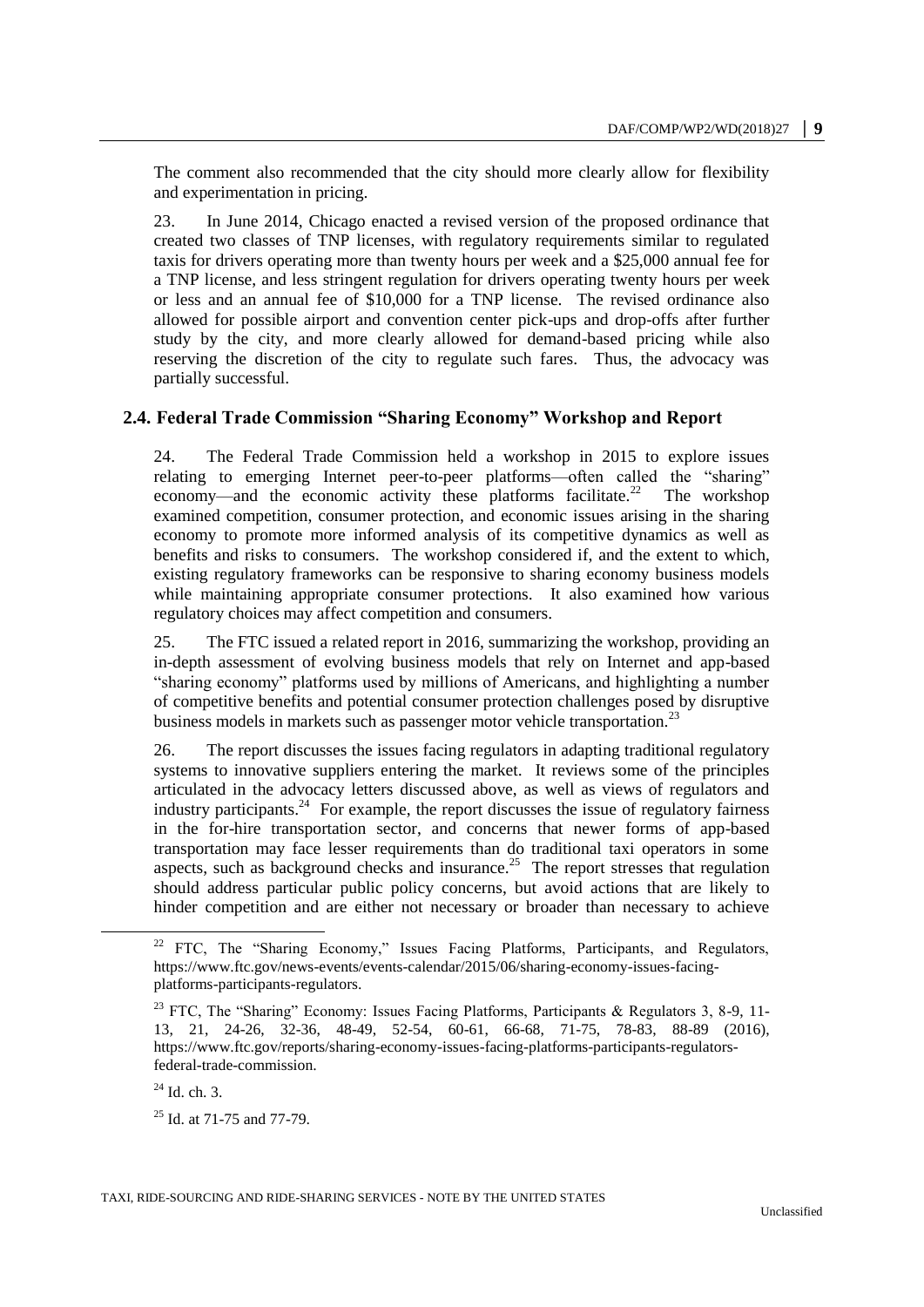legitimate consumer protection and other public policy goals.<sup>26</sup> It also discusses how trust mechanisms commonly used in transportation and other sharing economy platforms may help address policy concerns such as safety. $27$ 

# **2.5. Department of Justice-Federal Trade Commission Amicus Brief**

27. The Department of Justice and Federal Trade Commission filed a joint amicus brief in November 2017 in the U.S. Court of Appeals for the Ninth Circuit in *Chamber of Commerce v. Seattle*. The case concerns an ordinance enacted by the city of Seattle in the State of Washington that permits independent for-hire drivers to collectively negotiate their contracts with taxicab associations, and transportation network companies such as Uber and Lyft. The Chamber of Commerce sued the city in federal district court, alleging that the ordinance violates the Sherman Act by impermissibly authorizing price fixing among competing independent drivers. The district court dismissed the Sherman Act claim on the basis of the state action doctrine, and the Chamber of Commerce appealed to the Ninth Circuit.<sup>28</sup> The amicus brief urges the court to reject the state action doctrine in this case, because the general Washington State statutes delegating authority to municipalities to regulate for-hire transportation services do not clearly express a legislative intention to displace competition in the markets at issue in the case.<sup>29</sup> On May 11, 2018, the Ninth Circuit reversed the district court's dismissal of the Chamber's antitrust claim, concluding that the state action doctrine did not apply.<sup>30</sup> The Ninth Circuit agreed with the joint amicus brief that the clear-articulation requirement was not satisfied because the State of Washington had not clearly articulated a policy "authorizing private parties to price-fix the fees for-hire drivers pay to companies like Uber or Lyft in exchange for ride-referral services."<sup>31</sup> The Ninth Circuit also held (although the joint amicus brief did not address this issue) that Seattle was required to, but did not, show that the drivers' fixing of prices was actively supervised by the state itself.<sup>32</sup>

 $\overline{a}$ 

 $31$  Id. at  $*8$ .

 $32$  Id. at  $*12-14$ .

<sup>26</sup> Id. at 51-52.

 $27$  Id. ch. 2.

<sup>&</sup>lt;sup>28</sup> Chamber of Commerce of the United States of America v. Seattle, 274 F.Supp.3d 1155 (W.D. Wash. 2017), appeal pending, No. 17-35640, oral argument held (9th Cir. Feb. 5, 2018). The U.S. Chamber of Commerce is a private business advocacy organization; it is not a federal government agency.

<sup>&</sup>lt;sup>29</sup> Brief for the United States and the Federal Trade Commission as Amici Curiae in Support of Appellant and in Favor of Reversal, Chamber of Commerce of the United States of America v. Seattle, No. 17-35640 (9th Cir. Nov. 3, 2017), [https://www.justice.gov/atr/case](https://www.justice.gov/atr/case-document/file/1009051/download)[document/file/1009051/download.](https://www.justice.gov/atr/case-document/file/1009051/download)

<sup>&</sup>lt;sup>30</sup> Chamber of Commerce of the United States of Am. v. City of Seattle, No. 17-35640, 2018 WL 2169057 (9th Cir. May 11, 2018).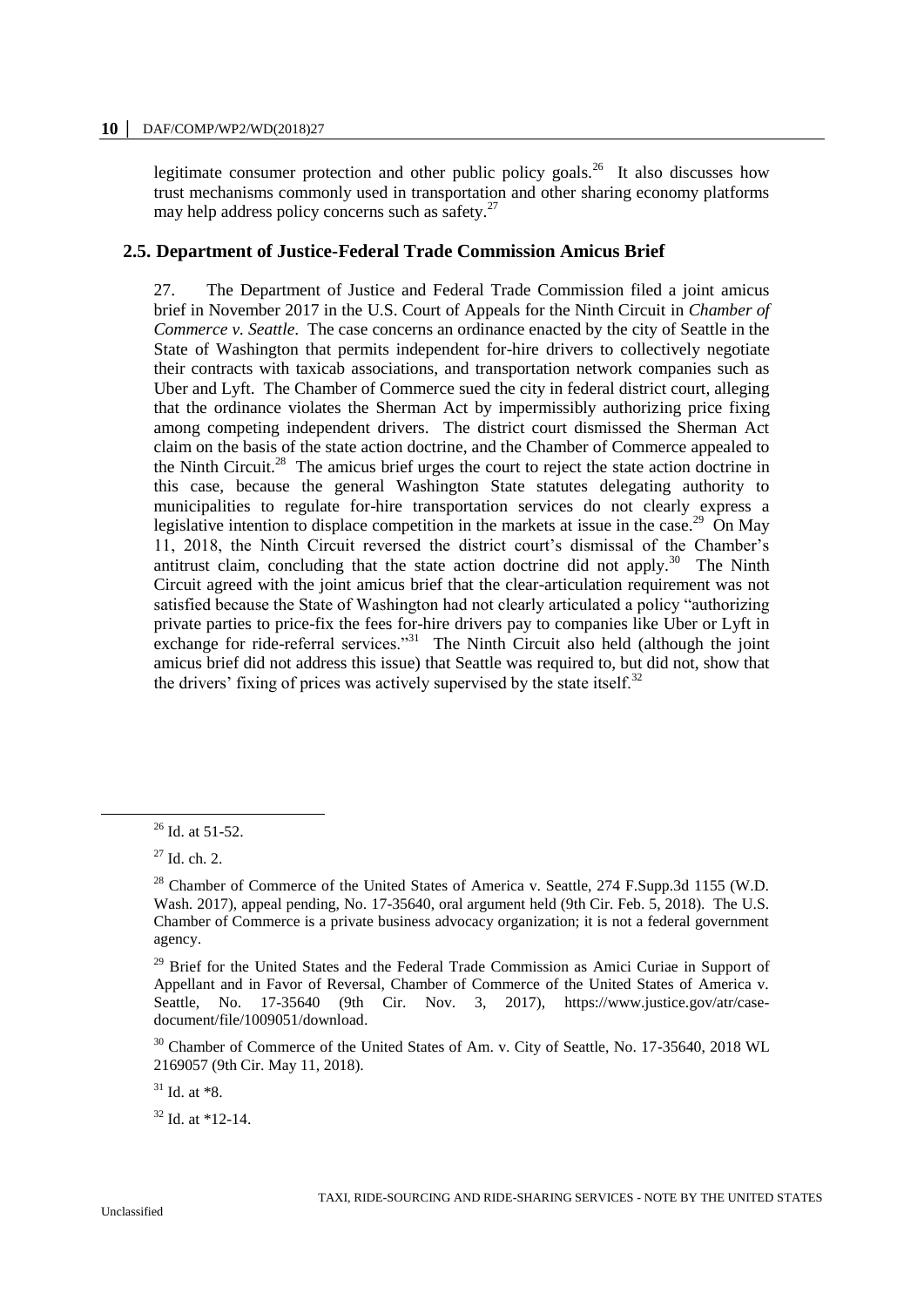# **3. Taxicab Dual-Mode Fare Regulatory Frameworks**

28. Some jurisdictions such as Washington, D.C. and New York City have recently adopted a dual-mode approach that allows taxicabs to charge fares not subject to regulated rates, for trips arranged through a smartphone application, while still requiring regulated metered fares for street hails. This approach is a substantial change from typical regulatory frameworks. Although a number of jurisdictions now allow arrangement of traditional forms of passenger motor vehicle transportation through digital dispatch, the fares charged for these services typically remain subject to existing regulated rates. Various other jurisdictions, including those where FTC staff filed advocacy comments, have also considered allowing more flexible fare structures for digitally dispatched trips, to help traditional forms of passenger motor vehicle transportation better compete with newer forms of transportation.<sup>33</sup>

# **3.1. Washington, D.C. Vehicle-for-Hire Innovation Amendment Act of 2014**

29. The District of Columbia enacted the "Vehicle-for-Hire Innovation Amendment Act of 2014," which became effective in  $2015^{34}$  The Act amended the District's statutory scheme governing for-hire vehicles to legalize and deregulate transportation services organized through "digital dispatch" using smartphone applications. The statutory scheme sets various requirements for several types of transportation services, and regulates newer "private vehicles-for-hire," using personal motor vehicles, somewhat differently than traditional "public vehicles-for-hire," consisting of licensed taxicabs, sedans, and limousines.<sup>35</sup> Private vehicles-for-hire may be arranged only by digital dispatch.<sup>36</sup> Arrangement of public for-hire vehicles varies based on the type of vehicle in that class of service.<sup>37</sup> The Act also made Washington, D.C. one of the first jurisdictions

 $36$  Id. § 50-301.03(16A).

 $\ddot{ }$ 

<sup>&</sup>lt;sup>33</sup> See, e.g., Hal Dardick, Emanuel: Allow taxis to charge surge prices, require same background checks as Uber, Lyft drivers, Chicago Tribune, Nov. 9, 2017, [http://www.chicagotribune.com/news/local/politics/ct-met-chicago-taxis-ride-sharing-20171108](http://www.chicagotribune.com/news/local/politics/ct-met-chicago-taxis-ride-sharing-20171108-story.html) [story.html](http://www.chicagotribune.com/news/local/politics/ct-met-chicago-taxis-ride-sharing-20171108-story.html) (describing proposal to allow taxicabs to use surge pricing in Chicago, Illinois); Kyle Hopkins, As taxis struggle to compete with Uber, Assembly will consider 'surge pricing' for cab rides, KTUU (Jan. 18, 2018), [http://www.ktuu.com/content/news/As-taxis-struggle-to-compete](http://www.ktuu.com/content/news/As-taxis-struggle-to-compete-with-Uber-Assembly-will-consider-surge-pricing-for-cabs-470037333.html)[with-Uber-Assembly-will-consider-surge-pricing-for-cabs-470037333.html](http://www.ktuu.com/content/news/As-taxis-struggle-to-compete-with-Uber-Assembly-will-consider-surge-pricing-for-cabs-470037333.html) (describing proposed Anchorage, Alaska ordinance to allow taxis charge customers up to 20 percent more during periods of peak demand for trips arranged through digital dispatch); Joe St. George, Lawmakers debate letting Colorado taxis set prices like Uber, KDVR (Apr. 6, 2018), <http://kdvr.com/2018/04/06/lawmakers-debate-letting-colorado-taxis-set-prices-like-uber/> (discussing proposed bill to deregulate taxicabs in Colorado).

<sup>34</sup> 2014 District of Columbia Laws 20-197 (D.C. 2015) (Act 20-489) (B20-0753).

<sup>&</sup>lt;sup>35</sup> The Act defines a private vehicle-for-hire as "a class of transportation service by which a network of private vehicle-for-hire operators in the District provides transportation to passengers to whom the private vehicle-for-hire operators are connected by digital dispatch." D.C. Code § 50-301.03(16A). The Act defines a public vehicle-for-hire as "a class of transportation service by motor vehicle for hire in the District, including a taxicab, limousine, or sedan-class vehicle, that provides for-hire service exclusively using drivers and vehicles licensed pursuant to this subchapter and § 47-2829." Id. § 50-301.03(17).

 $37$  Id. § 50-301.03(14) (limousine), (20) (sedan-class vehicle), (21) (taxicab).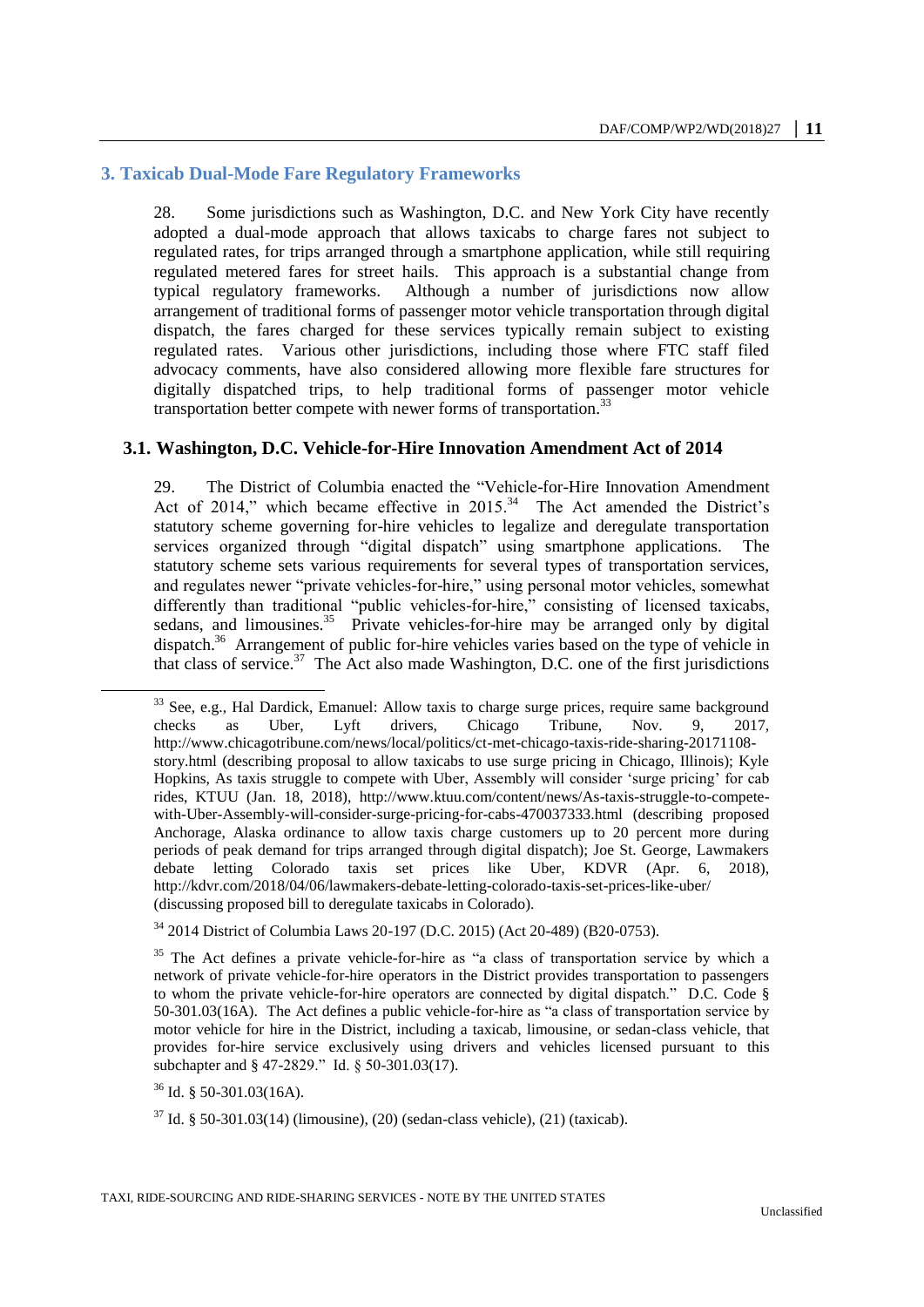in the United States to allow taxicabs to operate in a dual-mode manner in regard to fares.<sup>38</sup>

30. Under the Innovation Act, "'Taxicab' means a class of public vehicle-for-hire that may be hired by dispatch, digital dispatch, or hailed on the street, and for which the fare charged is calculated by a Commission-approved meter with uniform rates determined by the Commission; provided, that a taxicab hired by a passenger through digital dispatch may use rates set by the company that operates the digital dispatch pursuant to the requirements of this subchapter."<sup>39</sup> Transportation by taxicab may be arranged by street hail (subject to a regulated metered fare), traditional dispatch (same), or digital dispatch (using the regulated metered fare or rates set by the company). $40$  Thus, a taxicab arranged by digital dispatch could charge the metered fare, or a fare lower or higher than the metered fare.<sup>41</sup> For all fares not charged according to the metered fare, "before booking a vehicle the company shall disclose to the customer the fare calculation method, the applicable rates being charged, and the option for an estimated fare.<sup> $342$ </sup> The Act therefore allows taxicabs to operate in dual modes in regard to ride fares, depending on the method of arrangement. By contrast, other public vehicles-for-hire may not accept street hails.<sup>43</sup>

31. Individual taxicab drivers and the Washington D.C. Metro Taxi Operators Association sued the District of Columbia in federal district court, claiming the law created a two-tiered system for regulating taxicabs and digitally dispatched transportation services.<sup>44</sup> Plaintiffs focused on the Act's distinctions between taxicab operators and private vehicles-for-hire, which they termed, "*De Facto* Taxicab Service Providers." They argued the classification scheme imposed unequal, discriminatory burdens on local taxicab drivers and violated the Equal Protection clause of the Fourteenth Amendment of

 $\ddot{ }$ 

<sup>&</sup>lt;sup>38</sup> Lori Aratani, Proposal would allow D.C. cabs to embrace 'surge pricing,' Wash. Post, Apr. 7, 2014, [http://www.washingtonpost.com.](http://www.washingtonpost.com/)

<sup>39</sup> D.C. Code § 50–301.03(21). The D.C. Taxicab Commission ("DCTC") was reorganized and renamed the Department of For-Hire Vehicles ("DFHV") in 2016. Id. § 50-301.04.

<sup>&</sup>lt;sup>40</sup> Id. § 50–301.03(21). However, during a state of emergency, the use of "surge pricing" is limited. "During a state of emergency as declared by the Mayor, a company that provides digital dispatch that engages in surge pricing shall limit the multiplier by which its base fare is multiplied to the next highest multiple below the 3 highest multiples set on different days in the 60 days preceding the declaration of a state of emergency for the same type of service in the Washington Metropolitan Area." Id. § 50–301.31(b)(13).

 $41$  Id. § 50-301.31(b)(1).

 $42$  Id. § 50-301.31(b)(2).

 $43$  The statute defines a limousine as "a public vehicle-for-hire that operates exclusively through advanced registration, charges exclusively on the basis of time, and shall not accept street hails." Id. § 50–301.03(14). The statute defines a sedan-class vehicle as "a public vehicle-for-hire that operates exclusively through digital dispatch, charges on the basis of time and distance, except for trips to airports, and other point-to-point trips based on well-traveled routes or event-related trips such as sporting events, which may be charged on a flat-fee basis, and shall not accept street hails." Id. § 50-301.03(20).

<sup>44</sup> Gebresalassie v. District of Columbia, 170 F.Supp.3d 52 (D.D.C. 2016) (mem. op.). Plaintiffs alleged the statute is unconstitutional under the U.S. Constitution; they did not allege a violation of the federal antitrust laws.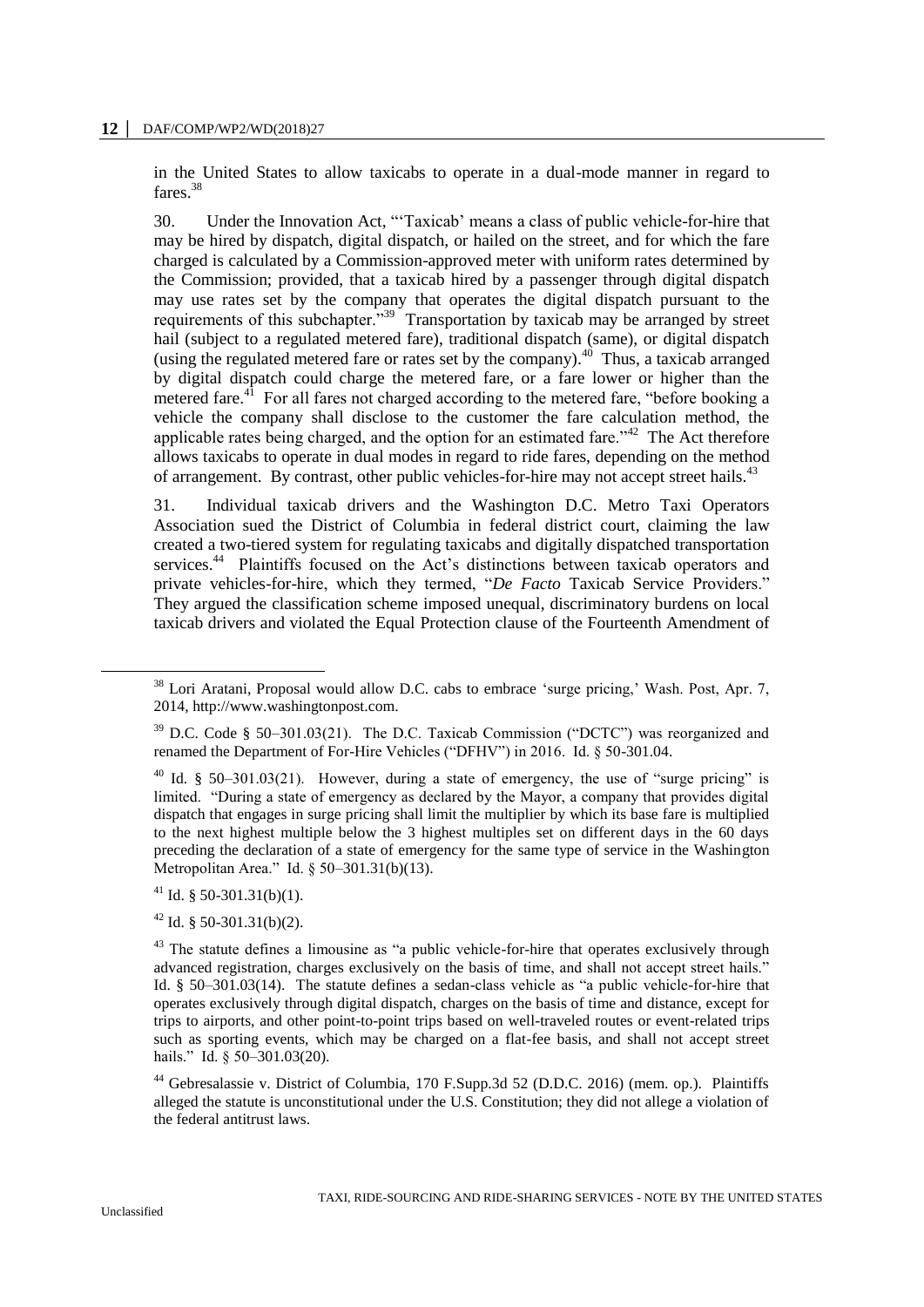the United States Constitution.<sup>45</sup> Applicable case law required the court to use a deferential rational basis standard of review in this case.<sup>46</sup>

32. With regard to ride fares, the court observed that the District of Columbia justified distinctions between rides arranged by street hail or traditional dispatch and rides arranged by digital dispatch based on consumers' relative ability to obtain a fair rate. $47$ "The District concluded that the *method* of arranging a ride determines the ease with which a customer can obtain a predictable estimate of the fare and can comparison shop among different providers."<sup>48</sup> In particular, "the District of Columbia has concluded that digital dispatch allows consumers to immediately obtain a fare for the planned trip and that it allows customers to comparison shop easily among different companies that provide private vehicle-for-hire services. By contrast, the District concluded that a customer could not practically negotiate among several taxicab companies when hailing a vehicle on the street or when arranging a ride by telephone."<sup>49</sup> The court similarly found rational the requirement that taxicabs, which can carry rides whose fares must be calculated by meter, have meter systems, while private vehicles-for-hire, which cannot provide metered services, are not required to have a meter.<sup>50</sup> The court likewise held the District of Columbia had provided sufficiently rational justifications for other varying requirements for taxicabs and private vehicles-for-hire, including greater insurance requirements for taxicabs, which the District concluded are likely to be used more often than private vehicles-for-hire. $51$ 

33. Plaintiffs also argued the statute arbitrarily and capriciously reduced the value of their taxicab licenses, and thus violated the Due Process Clause of the Fifth Amendment of the United States Constitution.<sup>52</sup> The court applied the same rational basis standard to the due process claim, and for the same reasons concluded their claim failed.<sup>53</sup> The court allowed that, "[i]t may well be that the right to carry passengers for trips initiated by street hail or traditional dispatch has declined in value as a result of the advent of digital dispatch—implemented famously by companies such as Uber and Lyft. It may well also

 $49$  Id.

 $\overline{a}$ 

<sup>50</sup> Id. at 66.

 $51$  Id. at 62-68.

<sup>&</sup>lt;sup>45</sup> The Equal Protection Clause of the Fourteenth Amendment provides that, "[n]o state shall . . . deny to any person within its jurisdiction the equal protection of the laws." U.S. Const. amend. XIV § 1. The Supreme Court has held that the Equal Protection Clause of the Fourteenth Amendment applies to the District of Columbia through the Due Process Clause of the Fifth Amendment. See 170 F.Supp.3d 52, 60 n.5.

<sup>&</sup>lt;sup>46</sup> Plaintiffs did not allege the Act affected a "fundamental right" or implicated a "suspect class" of persons that have historically been subject to discrimination, which would require a court to apply a greater level of scrutiny. Gebresalassie at 60-61, 68.

 $47$  Id. at 61-62.

 $48$  Id. at 62 (emphasis original).

 $52$  Id. at 68-71. The Due Process Clause of the Fifth Amendment provides that, "[n]o person shall be . . . deprived of life, liberty, or property, without due process of law." U.S. Const. amend. V.

<sup>&</sup>lt;sup>53</sup> Plaintiffs did not allege the Act affected a protected "fundamental interest" in "property" or "liberty." Gebresalassie at 68-71.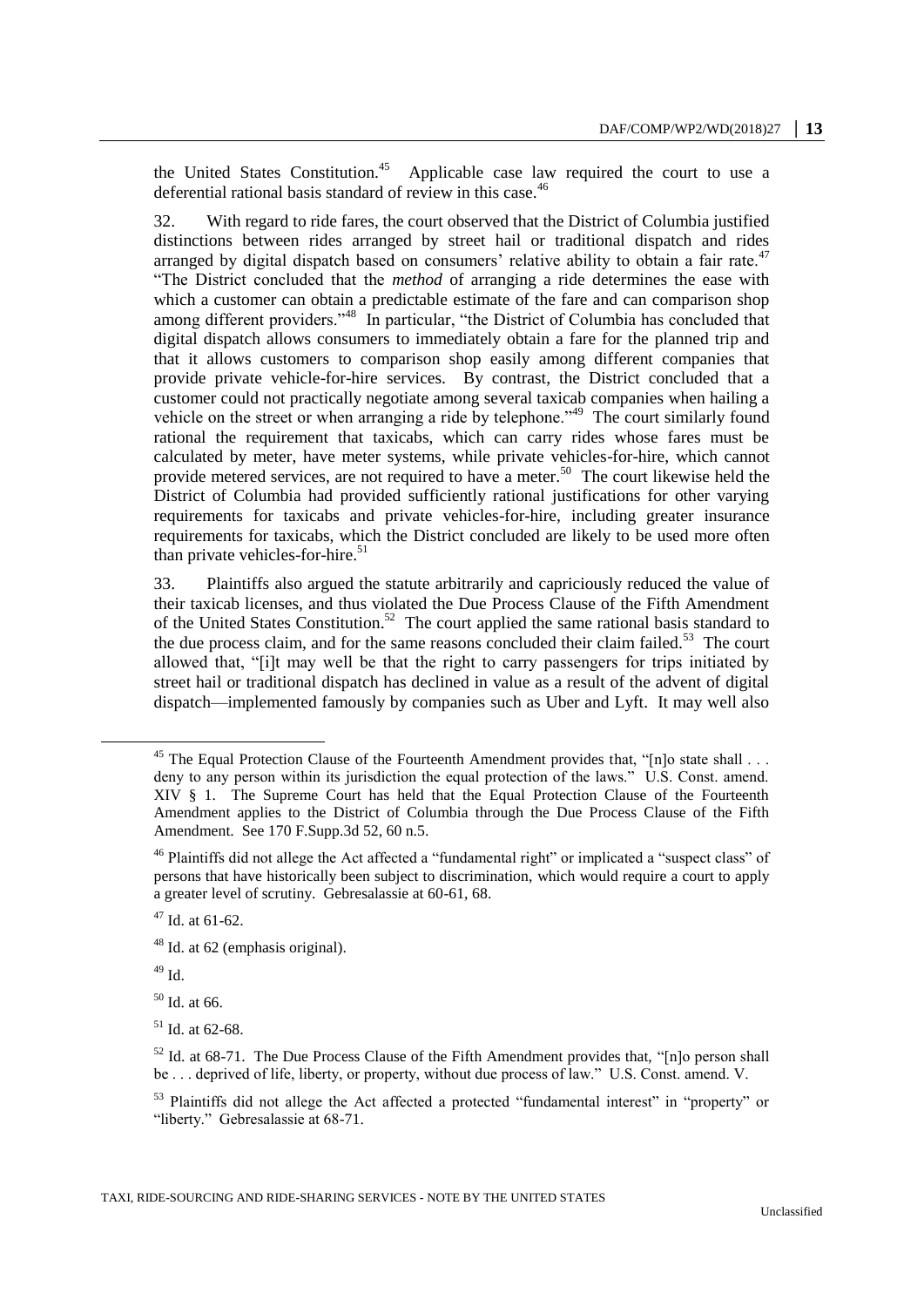#### **14 │** DAF/COMP/WP2/WD(2018)27

be that the legalization of such services in the District of Columbia, without requiring such operators to comply with the various requirements applicable to taxicabs discussed above, has contributed to the decline in the value of such licenses in the District of Columbia."<sup>54</sup> At the same time, the court observed that plaintiffs did not dispute, and could not dispute, that despite the advent of digital dispatch, taxicabs still maintained a collective legal monopoly over certain types of services, particularly street hails.<sup>55</sup>

34. Because plaintiffs' lawsuit had failed to state a claim upon which relief could be granted, the court granted the defendant District of Columbia's motion to dismiss the complaint. The court dismissed the case in its entirety and the statute was upheld.<sup>56</sup>

#### **3.2. New York City Flexible Fare Pilot Program**

35. In March 2018, the New York City Taxi and Limousine Commission approved a two-year "Flex Fare" pilot program to allow yellow and green taxicabs to implement variable or surge pricing for fares arranged through a smartphone application, and require the provision of an upfront binding price when a passenger requests a taxi in such instances.<sup>57</sup> The pilot program will not apply to street hails, which will remain subject to the metered rate. Current rules require metered fares based on trip duration and distance for all taxi trips.<sup>58</sup> The resolution states that, "[f]are quotes make it easier for passengers to compare prices between services and passengers enjoy the certainty of knowing the final price before they get into a vehicle. However taxis are unable to attract passengers by offering upfront fare quotes because of the metered fare requirement."<sup>59</sup> The resolution indicates that a goal of the Flex Fare Pilot Program is to allow the taxi industry to adopt and evaluate some of the upfront pricing structures that exist for other types of for-hire vehicles.<sup>60</sup>

<sup>54</sup> Id. at 70.

<sup>55</sup> Id. at 71.

<sup>&</sup>lt;sup>56</sup> Plaintiffs also claimed that the District of Columbia, in light of the alleged constitutional violations, exceeded its authority under the D.C. Home Rule Act, which devolved certain powers of the U.S. Congress over the District of Columbia to local government; but the court found that the Home Rule Act provided no independent cause of action. Id.

<sup>57</sup> New York City Taxi & Limousine Commission, Resolution Approving a Pilot Program to Allow Licensed E-Hail Apps to Offer Flexible Fares in Taxicabs (Mar. 29, 2018), [http://www.nyc.gov/html/tlc/downloads/pdf/flex\\_fare\\_resolution\\_03\\_29.pdf](http://www.nyc.gov/html/tlc/downloads/pdf/flex_fare_resolution_03_29.pdf) ("Flex Fare Resolution").

<sup>&</sup>lt;sup>58</sup> Rules of the City of New York, 35 R.C.N.Y. 80-17(a)(1) ("A Driver of a Taxicab or Street Hail Livery must not charge or attempt to charge a fare above the Commission-approved rates. This includes a fare in a Street Hail Livery for a Hail Trip or a fare for any trip initiated or accepted through an E-Hail Application."),  $(k)(3)$  ("The fare must be calculated as required by these rules and the Taximeter must be used for all trips, including trips paid for by E-Payment. Any fare paid for by E-Payment must be calculated by the Taximeter and not by any other method.").

<sup>59</sup> Flex Fare Resolution, supra note 51, at 1.

 $60$  Id.